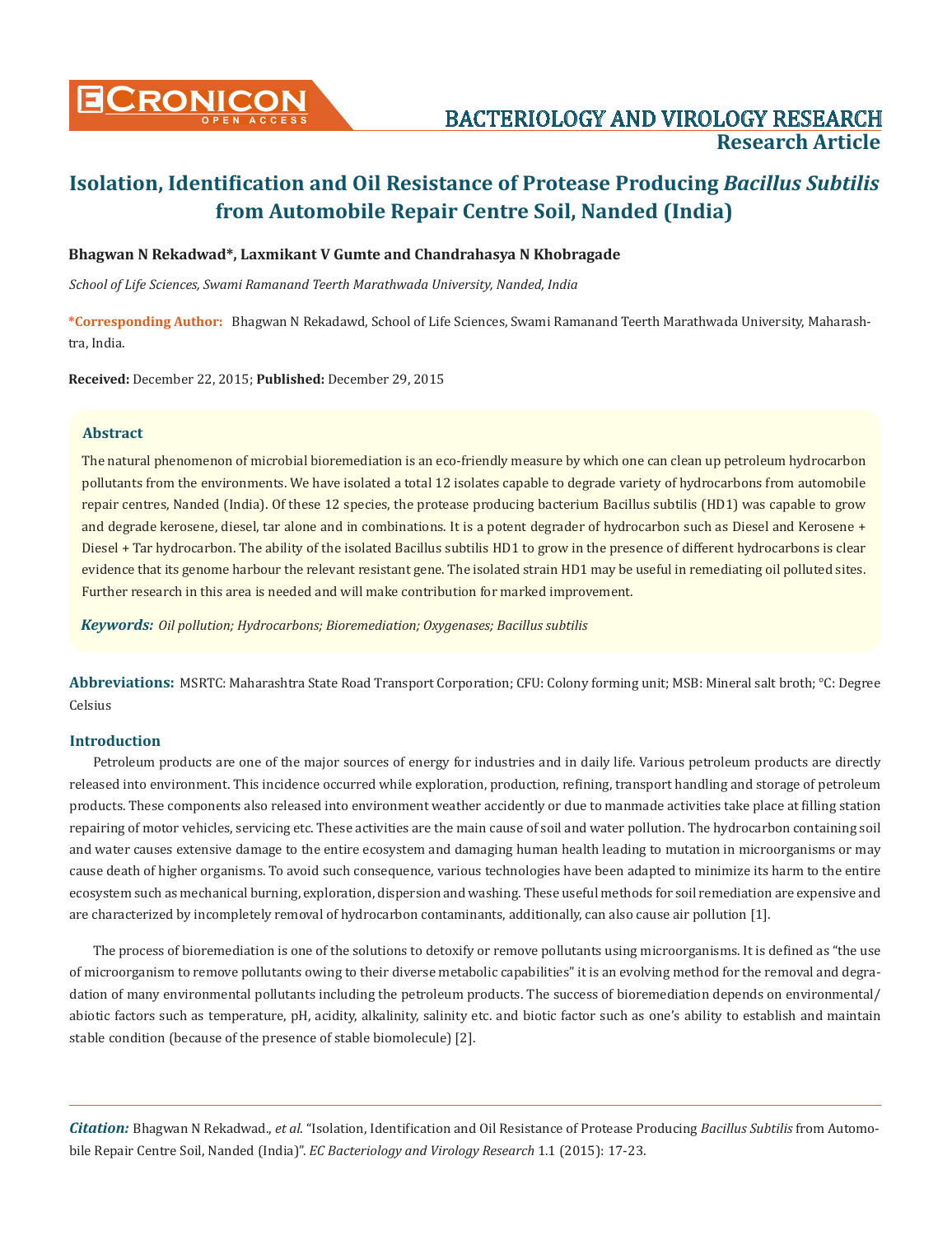The complex process microbial degradation of petroleum compounds depends on the form (nature) and quantity of the hydrocarbon present in environment. Petroleum hydrocarbon is divided into four types such as saturated, aromatics, asphaltenes (phenols, fatty acids, ketones, esters and porphyrins) and resins (pyridines, quinolones, carbazoles, sulfoxides and amides). Degradation of hydrocarbon depends on their size and susceptibility to microbial attack can be generally ranked as follows: linear alkanes > branched alkanes > small aromatics > cyclic alkanes. Microbial bioremediation can be achieved by the alkanes degrading profile such as bacteria *(Arthrobacter, Burkholderia, Mycobacterium, Pseudomonas, Sphingomonas, Rhodococcus, Alcaligenes, Acinetobacter lwoffi, Flavobacterium sp., Micrococcus roseus, Corynebacterium ,Gordonia, Brevibacterium, Aeromicrobium, Dietzia)*; Fungi *(Amorphoteca, Neosartorya, Talaromyces, and Graphium)and yeasts (Candida, Yarrowia, and Pichia)*. These microorganisms were isolated from petroleum contaminated soil and proved to be the potential organisms for hydrocarbon degradation. Similarly, microalgae also take part in hydrocarbon degradation e.g. *Protheca20pfi*, Green algae, Red algae, Brown algae and Diatoms. These also have the ability to degrade hydrocarbons [3-7].

Microbial biotransformation has been performed by these microorganisms with the help of various enzymes produced during metabolism. Various enzyme produced by microorganisms such as dioxygenase, monooxygenase, hydroxylase, bacterial P450 oxygenase system, eukaryotic P450. In addition to these enzymes, amylase, protease, gelatinase, catalase, oxidase etc., are also produced by these microorganisms (Table 1) [8-11].

| <b>Enzyme</b>                          | <b>Substrate</b>                                                                         | <b>Microorganisms</b>                                                      | <b>References</b>          |  |  |
|----------------------------------------|------------------------------------------------------------------------------------------|----------------------------------------------------------------------------|----------------------------|--|--|
| Soluble methane<br>monooxygenases      | $C_1$ - $C_8$ alkanes alkenes and<br>cycloalkanes                                        | Methylococcus, Methylosinus,<br>Methylocysts Methylomonas,<br>Methylocella | McDonald., et al. 2006     |  |  |
| Particulate methane<br>monooxygenases  | $C_1$ - $C_5$ (halogenated) alkanes<br>and cycloalkanes                                  | Methylobacter, Methylococcus,<br>Methylocyctis                             |                            |  |  |
| AlkB related<br>alkane<br>hydroxylases | $C_{5}$ - $C_{16}$ Alkanes, fatty acids,<br>alkyl benzenes, cycloalkanes<br>and so forth | Pseudomonas, Burkholderia,<br>Rhodococuus, Mycobacterium                   | van Beilen., et al. 2002   |  |  |
| Eukaryotic P450                        | $C_{10}$ - $C_{16}$ alkanes, fatty acid                                                  | Candida maltose, Candida tropi-<br>calis, Yarrowialipolytica               | lida., et al. 2000         |  |  |
| Bacterial P450<br>oxygenase system     | $C_{5}$ - $C_{16}$ alkanes, cycloalkanes                                                 | Acinetobacter, Caulobacter,<br>Mycobacterium                               | van Beilen., et al. 2006   |  |  |
| Dioxygenases                           | $C_{10}$ - $C_{30}$ alkanes                                                              | Acinetobacter sp.                                                          | Maeng., <i>et al.</i> 1996 |  |  |

*Table 1: Enzyme involved in biodegradation of petroleum hydrocarbon.*

The complex structure and high molecular weight hydrocarbon, degradation of petroleum occurred very slowly and hence creates serious problem to the living things. Some living organisms are resistant to hydrocarbon pollutant metabolize these compounds by producing hydrocarbon degrading enzyme. This process is called microbial transformations. The use of microbial catalyst (enzymes) in biodegradation of organic compounds has advanced significantly during the past three decades [12].

In the present research, we have isolated and identified enzyme producing eubacteria and showed their biodegrading ability.

#### **Materials and Methods**

All chemicals used were purchased from Hi Media laboratories Ltd., Mumbai (India).

#### **Collection of sample**

The composite soil samples were collected in sterile polythene bags from long seasoned automobile repair centres in Nanded city (India) such as Bafna, MSRTC workshop.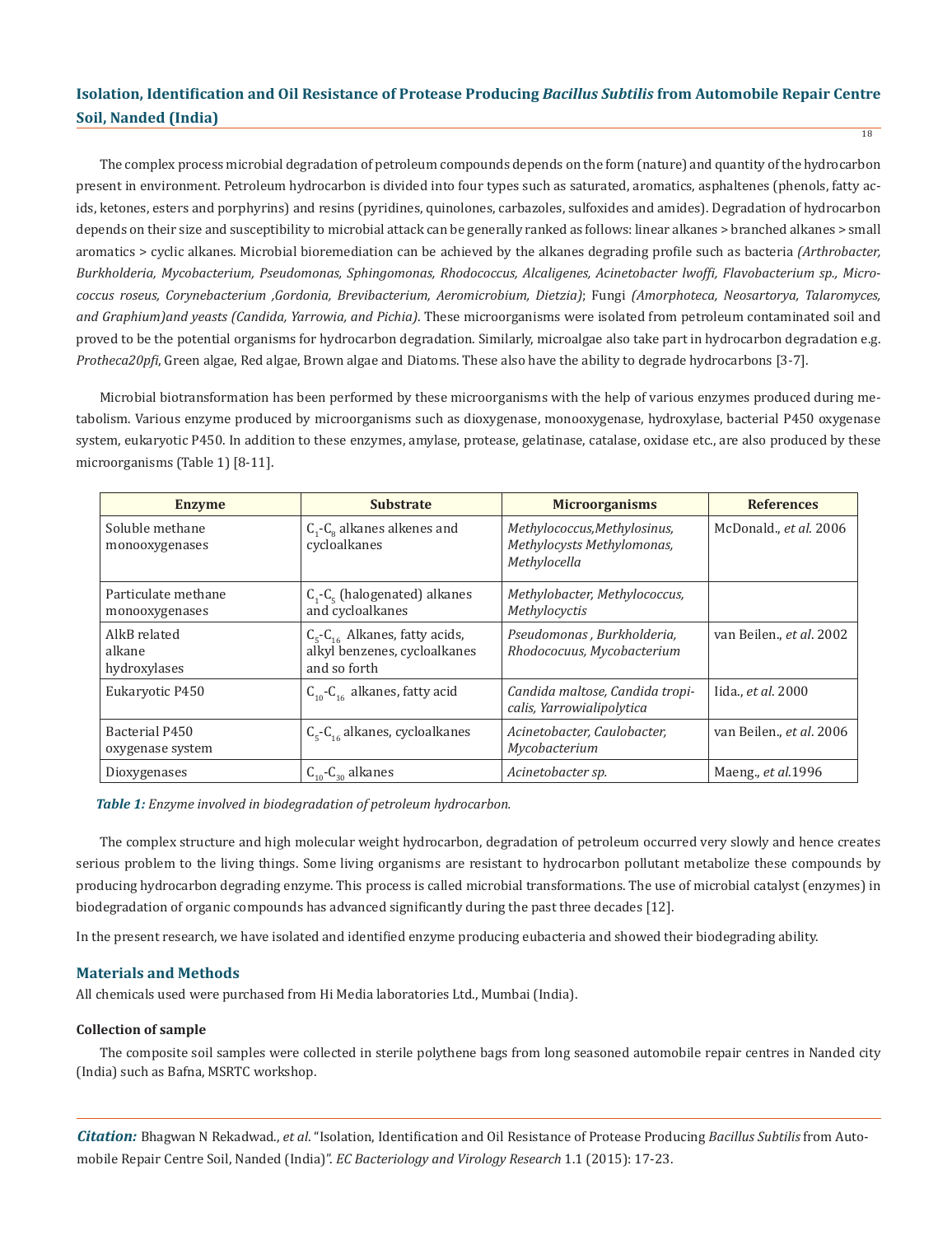#### **Isolation of petroleum degrading bacteria**

**Step I:** The under mentioned petroleum products (at 1% concentration) were combined with enrichment medium such as

- a. Kerosene
- b. Diesel
- c. Kerosene + Diesel (1:1)
- d. Kerosene +Diesel + Tar (1:1:1)

**Step II:** The collected soil sample (1g) was suspended in 100 mL sterile Zobell broth and Bushnell Haas medium containing 1% of the above mentioned petroleum hydrocarbons separately and incubated in a shaker (at 120 rpm) at 30°C.

**Step III:** 100 µL of enriched broth were spread onto the Zobell Marine agar plate and then incubated for 24h at 30°C. After incubation period, the colony forming units (CFU) was recorded. The organism showing diverse characteristics has been selected and obtained as pure culture for further study.

#### **Morphological, biochemical characterization and identification of isolated species**

All selected isolates were examined for their colony, cell morphology, motility, gram's staining and biochemical characteristics as per standard methods (Aneja, 2003). Isolated species were identified using Bergey's Manual of Systematic Bacteriology [13].

#### **Production extraction and partial purification of protease enzyme**

For the production of protease enzyme under submerged state fermentation, Mineral salt medium supplemented with casein (2%) inoculated with 5% 18 hr activated Bacillus subtilis culture and kept in a shaking incubator at 120 rpm for 5 days at 37°C. After completion of incubation period, produced enzyme was harvested by centrifugation of medium at 10,000 rpm for 10 min. at 4°C. The supernatant was collected and the enzyme was precipitated using ammonium sulphate (at 65% saturation and temperature of 4°C). The content was kept in refrigerator at temperature 4°C overnight to precipitate residual protease enzyme. On next day, the precipitated enzyme was separated by centrifugation at 10,000 rpm at  $4^{\circ}$ C for 20 min. Pellet was collected and kept at  $4^{\circ}$ C. The collected pellet was dissolved in 5 ml of phosphate buffer (0.1mM, pH 7), filled in dialysis bags (30 KDa) and dialysed against the same buffer (0.05 mM) for 12 hours [14].

#### **Characterization of dialysed protease produced by HD1**

#### **Protease assay**

Protease was assayed by using casein as a substrate. The protease enzyme activity was determined in sodium carbonate buffer (0.5 M, pH 10) using casein at 1% concentration. The 2 mL reaction mixture containing 0.5 mL casein and 1 mL of appropriately diluted enzyme solution were incubated at  $30^{\circ}$ C for 10 min, and the reaction was stopped with 1 ml of 10% tri-chloro-acetic acid (TCA). The tubes were centrifuged at 15, 000 rpm for 10 min and the degraded products were measured by modified Lowry method. One unit of alkaline protease activity was defined as the amount of enzyme required to liberate 1 μg of tyrosine/min/ml under the standard assay conditions. The estimations were based on a tyrosine calibration curve [15].

#### **Effect of different temperature on protease activity and stability**

Optimum temperature of protease was determined at pH 7 by incubating the enzyme for 10 min. at 10 to 60ºC temperatures. Thermal stability of protease was expressed as percentage of initial activity taken as 100%.

#### **Effect of different pH on Protease activity and stability**

Optimum temperature of protease was determined at pH values ranging from 5 to 10 (acetate, pH 5; citrate, pH 6; phosphate, pH 7; Tris-HCl, pH 8; carbonate, pH 9 and 10; sodium phosphate- NaOH). Stability of protease was examined by incubating the enzyme in different buffers at pH values ranging from 3 to 11 for 1 h. Residual activity was estimated as described earlier and expressed as percentage of the initial activity taken as 100% [16-17].

*Citation:* Bhagwan N Rekadwad., *et al*. "Isolation, Identification and Oil Resistance of Protease Producing *Bacillus Subtilis* from Automobile Repair Centre Soil, Nanded (India)". *EC Bacteriology and Virology Research* 1.1 (2015): 17-23.

19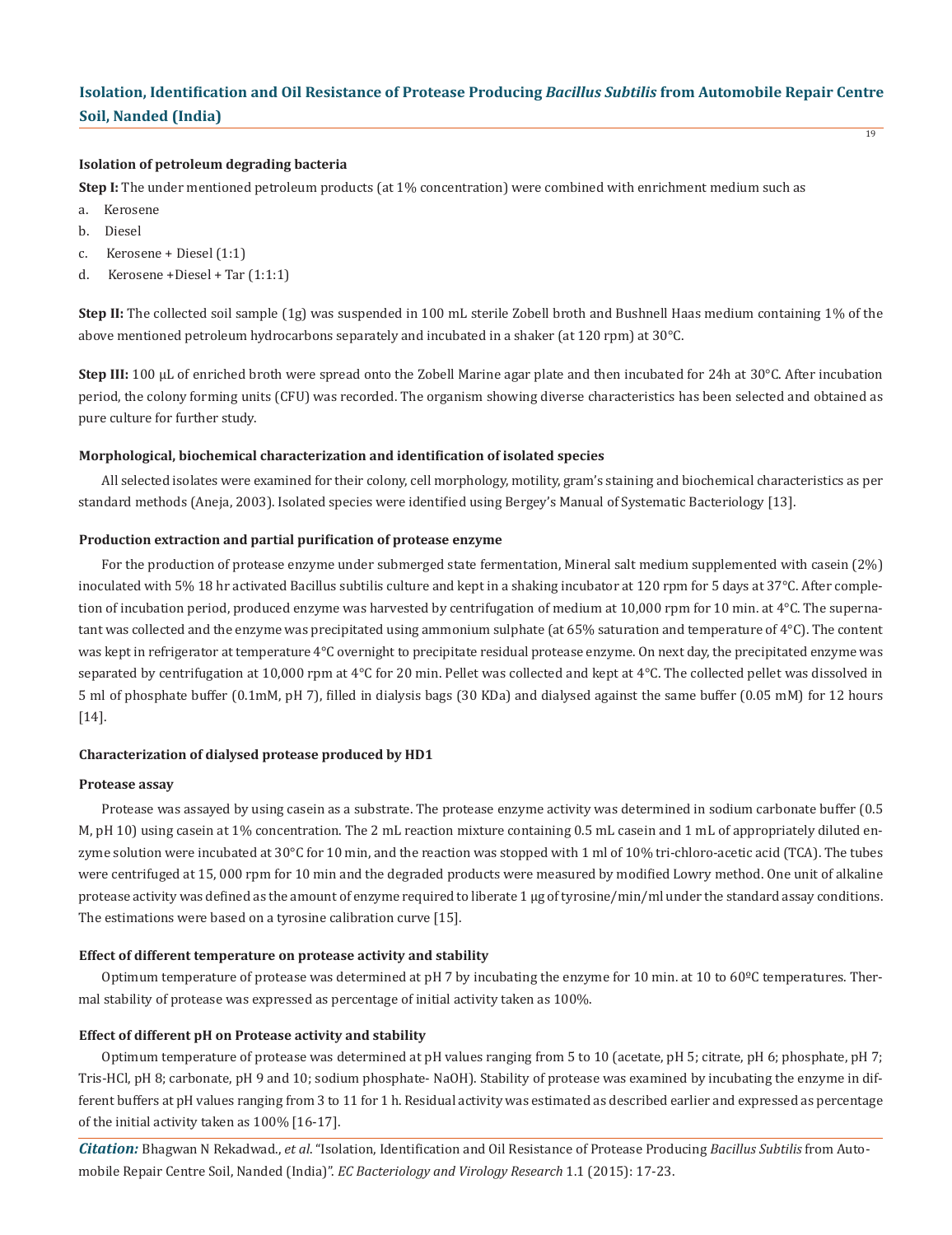$20$ 

#### **Biodegrading activities of bacteria on petroleum oil**

The degrading activities of isolates were obtained by using Mineral salt broth (MSB) containing 1% of each hydrocarbon (petrol, kerosene and diesel) was added and incubated at room temperature for seven days. The optical density at optical density 600 nm was taken using spectrophotometer [18].

#### **Biodegradation studies on minimal medium**

94 mL of minimal medium was inoculated with 1 mL hydrocarbon (1%) and 5% inoculum in 250 mL Erlenmeyer flasks for seven days in a shaking incubator (set at 100 rpm) at temperature 30°C. After every 24h, 5 mL medium was taken out. The ability of the isolated strain to degrade hydrocarbon was studied by measuring pH and optical density of the medium [19].

#### **Results and Discussion**

Hydrocarbon degrading bacteria were isolated on Zobell Marine agar and Bushnell Haas Medium using petroleum hydrocarbon such as petrol, diesel, petrol and diesel along with tar included in the entire medium. Isolation of bacteria was carried out at 37°C. A total of 12 isolates capable of growth on petroleum products were selected and obtained in pure culture. Of these 12 isolates, nine isolate showing luxuriant growth and diverse characterization has been chosen for further study. These were named as HD1 to HD9. All nine isolate observed were rod shaped endospore forming bacteria. Of these, seven isolate were Gram positive and two isolates were Gram negative. All isolates were capable to grow at 20% NaCl concentration within their optimum temperature and pH. All isolates utilized a variety of sugars and showed diverse enzyme profile including amylase, protease, and urease (Table 2). All the isolate have been identified based on morphological and biochemical characteristics.HD1, HD6 and HD9 were identified as *B. subtilis* HD2 to HD4 were identified as *Bacillus larvae*. HD7 and HD8 were identified as *Enterobactoraerogenes*. Protease produced by *Bacillus subtilis* (HD1) has optimum temperature of 40oC and optimum pH 7 (Fig. 1-2). Similar type of results has been reported [20].

| <b>Parameter</b>         | <b>Result</b>    |                          |                          |              |                          |                          |                          |                          |                  |
|--------------------------|------------------|--------------------------|--------------------------|--------------|--------------------------|--------------------------|--------------------------|--------------------------|------------------|
| Code                     | H <sub>D</sub> 1 | H <sub>D</sub> 2         | HD <sub>3</sub>          | HD4          | HD <sub>5</sub>          | H <sub>D6</sub>          | HD7                      | H <sub>D</sub> 8         | H <sub>D</sub> 9 |
| Cell shape               | $\mathbb{R}$     | R                        | $\mathbb{R}$             | $\mathbb{R}$ | $\mathbb{R}$             | $\mathbb{R}$             | $\mathbb{R}$             | R                        | $\mathbb{R}$     |
| Gram staining            | $+$              | $+$                      | $+$                      | $+$          | $\overline{\phantom{a}}$ | $+$                      | $\overline{\phantom{a}}$ | $\overline{\phantom{a}}$ | $+$              |
| Endospore                | P                | P                        | P                        | P            | P                        | P                        | P                        | P                        | $\mathbf{P}$     |
| Motility                 | M                | M                        | M                        | M            | <b>NM</b>                | M                        | M                        | M                        | M                |
| Colour of colony         | PY               | Re                       | W                        | W            | Y                        | PY                       | Y                        | Y                        | W                |
| Size of colony (mm)      | $\mathbf{1}$     | $\mathbf{1}$             | $\mathbf{1}$             | 2            | $\overline{2}$           | $\mathbf{1}$             | $\mathbf{1}$             | $\mathbf{1}$             | $\mathbf{1}$     |
| Shape of colony          | C                | $\mathsf{C}$             | $\mathsf{C}$             | $\mathsf{C}$ | C                        | $\mathsf{C}$             | $\mathsf{C}$             | $\mathsf{C}$             | $\mathsf{C}$     |
| Margin of colony         | $\mathbf E$      | $\mathbf E$              | Ir                       | Ir           | E                        | $\mathbf E$              | E                        | E                        | E                |
| Elevation of colony      | El               | F                        | F                        | $\mathbf{F}$ | C <sub>n</sub>           | El                       | El                       | E1                       | El               |
| Opacity                  | $\Omega$         | $\Omega$                 | $\Omega$                 | $\Omega$     | $\Omega$                 | $\Omega$                 | $\Omega$                 | $\Omega$                 | $\Omega$         |
| Tolerance of NaCl (%)    | 20               | 20                       | 20                       | 20           | 20                       | 20                       | 20                       | 20                       | 20               |
| Optimum temperature (°C) | 37               | 37                       | 37                       | 37           | 37                       | 37                       | 37                       | 37                       | 37               |
| Optimum pH               | 7.6              | 7.6                      | 7.6                      | 7.6          | 7.6                      | 7.6                      | 7.0                      | 7.0                      | 7.0              |
| Glucose                  | $+$              | $\ddot{}$                | $\ddot{}$                | $+$          | $\ddot{}$                | $\ddot{}$                | $+$                      | $+$                      | $+$              |
| Lactose                  | $+$              | $\overline{\phantom{a}}$ | $\overline{\phantom{a}}$ | $+$          | $\overline{\phantom{a}}$ | $\overline{\phantom{a}}$ | $+$                      | $+$                      | $+$              |
| Sucrose                  | $\ddot{}$        | $\ddot{}$                | $\ddot{}$                | $+$          | $\overline{\phantom{a}}$ | $\ddot{}$                | $^{+}$                   | $^{+}$                   | $\ddot{}$        |
| Maltose                  | $+$              | $+$                      | $+$                      | $+$          | $\ddot{}$                | $+$                      | $+$                      | $+$                      | $+$              |
| Rhamnose                 | $+$              | $+$                      | $+$                      | $+$          | $+$                      | $+$                      | $+$                      | $+$                      | $+$              |
| Raffinose                | $+$              | $\ddot{}$                | $+$                      | $+$          | $\overline{\phantom{a}}$ | $\ddot{}$                | $+$                      | $+$                      | $\ddot{}$        |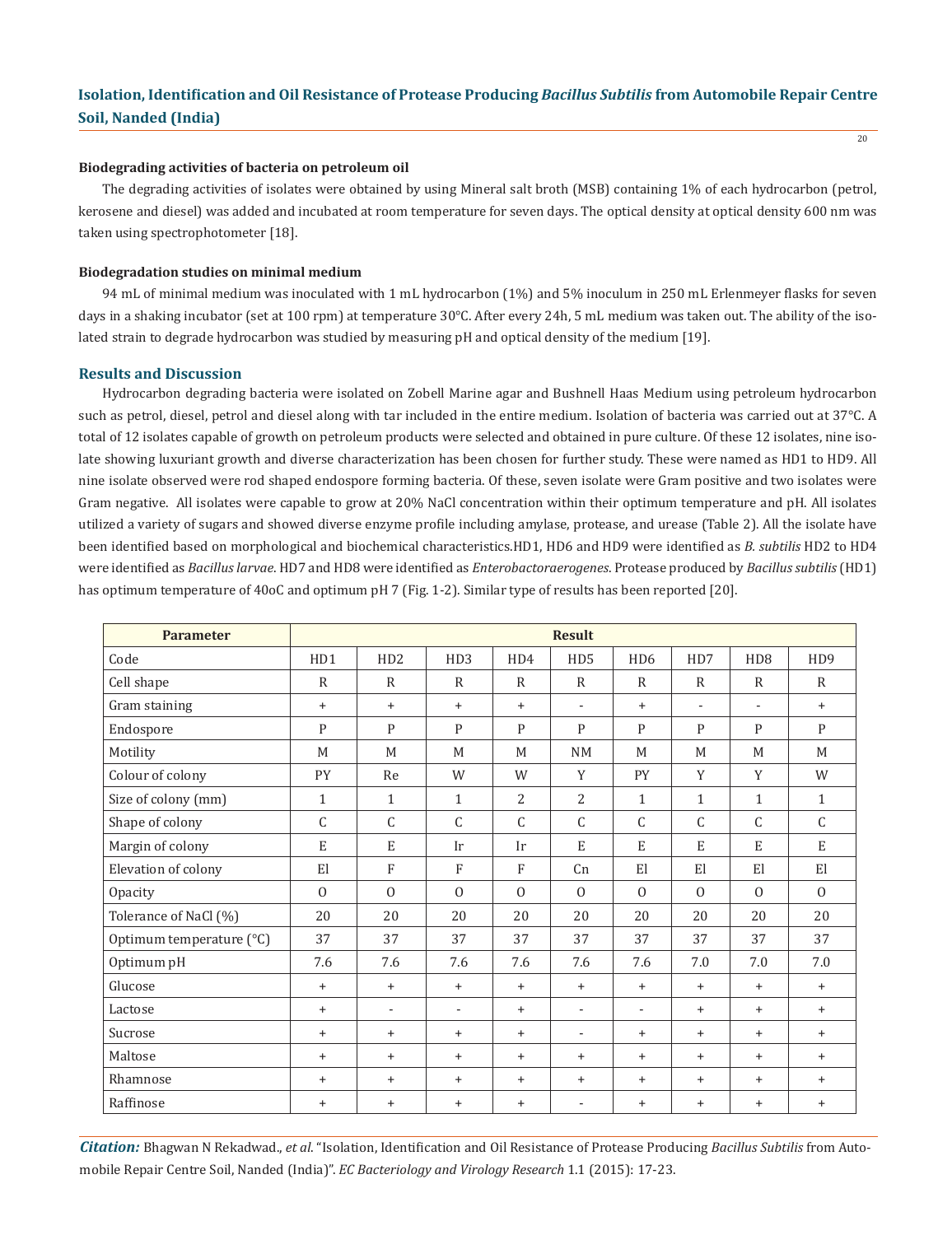21

| Starch                      | $\pm$     | $+$                      | $\ddot{}$                | $\ddot{}$                | $\sim$                   | $\ddot{}$                | $+$                      | $+$                      |  |
|-----------------------------|-----------|--------------------------|--------------------------|--------------------------|--------------------------|--------------------------|--------------------------|--------------------------|--|
| Casein                      | $\ddot{}$ | $+$                      | $\overline{\phantom{a}}$ | $\ddot{}$                | $\sim$                   | $+$                      |                          | $+$                      |  |
| Urease                      |           | $\overline{\phantom{a}}$ | $\overline{\phantom{a}}$ | $\overline{\phantom{a}}$ | $\overline{\phantom{a}}$ | $\overline{\phantom{a}}$ | $\overline{\phantom{a}}$ | $\overline{\phantom{a}}$ |  |
| Catalase                    | $\ddot{}$ | $+$                      | $\ddot{}$                | $\ddot{}$                | $+$                      | $+$                      | $+$                      | $+$                      |  |
| Indole production           |           | $\overline{\phantom{a}}$ | $\overline{\phantom{a}}$ | $\overline{\phantom{a}}$ | $\overline{\phantom{0}}$ | $\overline{\phantom{a}}$ | $\overline{\phantom{a}}$ | -                        |  |
| Methyl red                  |           | $+$                      | $\ddot{}$                | $\ddot{}$                | $\overline{\phantom{a}}$ | $+$                      | $+$                      | $+$                      |  |
| Voges-Proskauer             | $\pm$     | $\overline{\phantom{a}}$ | $\overline{\phantom{a}}$ | $\overline{\phantom{a}}$ | $+$                      | $\overline{\phantom{a}}$ | $\overline{\phantom{a}}$ |                          |  |
| Citrate utilization         |           | $\overline{\phantom{a}}$ | $\overline{\phantom{a}}$ | ٠                        | $+$                      | $+$                      | $+$                      | $^{+}$                   |  |
| H <sub>2</sub> S Production |           | $\ddot{}$                | $\ddot{}$                | $\ddot{}$                | $+$                      | $+$                      | $\ddot{}$                | $\ddot{}$                |  |

*Note: + = Positive, - = Negative, R= rod, M=motile, NM= non-motile, P, Present, PY= Pale yellow, Re= Reddish, W= White, Y= Yellow, C= Circular, E= Entire, Ir= Irregular, El= Elevated, F= Flat, Cn= Convex, O= Opaque*

*Table 2: Morphological and biochemical characteristics of isolates.*



*Figure 1: Effect of different temperatures on stability and activity of HD1 protease.*

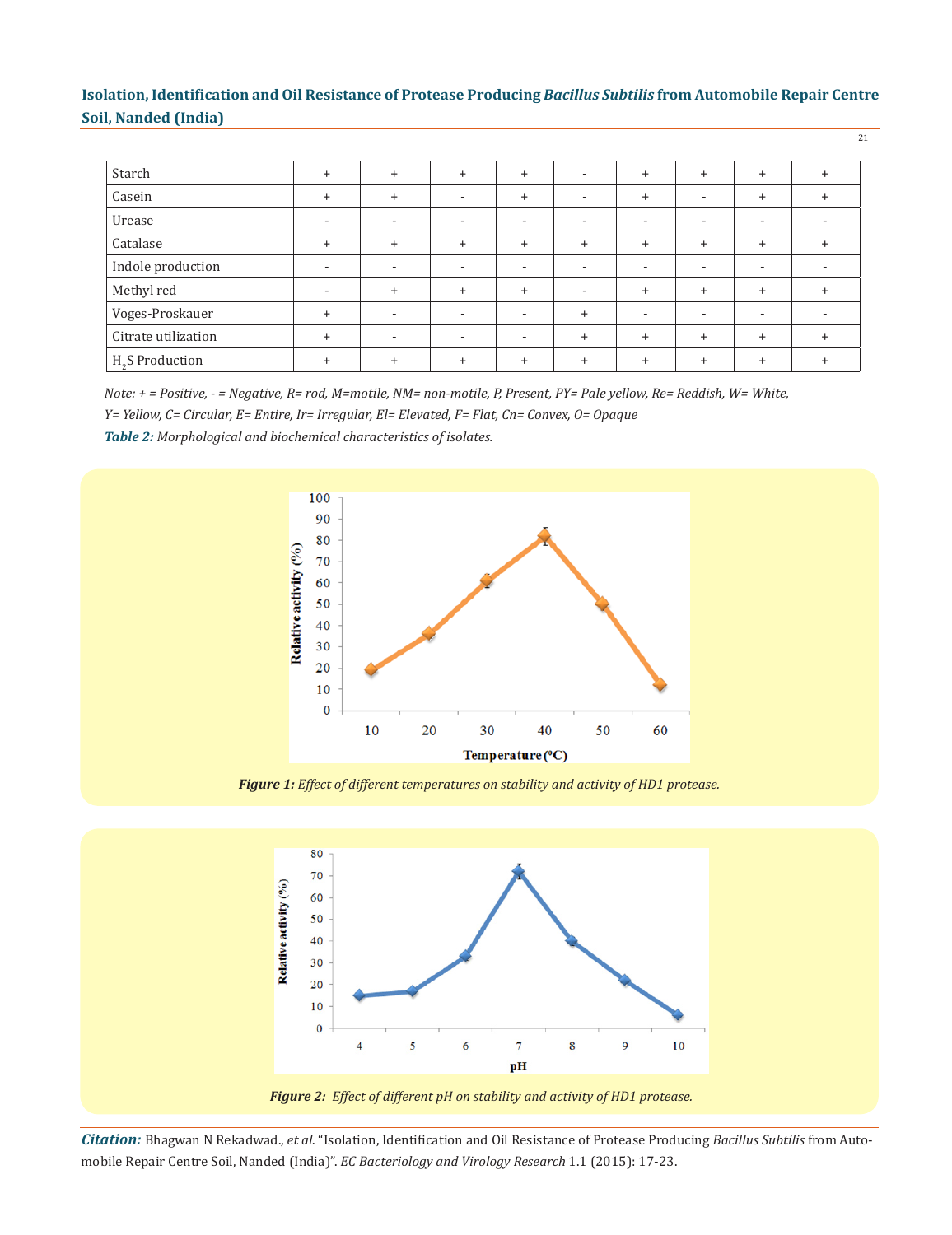The biodegradation studies were performed using *B. subtilis* (HD1) using minimal medium and mineral salt broth containing 1% hydrocarbon with different combinations. The minimal medium supplemented by 1% kerosene + Diesel + Tar hydrocarbon, *Bacillus subtilis* showed maximum growth after 48 hours at its optimum temperature and optimum pH. Similarly, we have conducted studies using different combination at 1% concentration on Mineral salt broth (such as kerosene, Diesel, Tar hydrocarbon). HD1 showed noticeable resistant and showed growth in the presence of 1% diesel alone and 1% hydrocarbon mixture (kerosene + Diesel + Tar hydrocarbon) after 72 hrs. (Figure 3). Similar types of studies were performed by different research groups worldwide and reported that *Bacillus subtilis* species tolerate and grow on higher concentration of diesel, petrol and other hydrocarbon [21-23].



*Figure 3: Effect of incubation period on degrading ability of Bacillus subtilis on hydrocarbon.*

#### **Conclusion**

From the present research, it is clear that the protease producing *Bacillus subtilis* isolated by us have a high hydrocarbon degrading ability. *Bacillus subtilis* (HD1) showed as remarkable growth and resistance in the presence of diesel, petrol, and kerosene and tar. Hence, this strain may be used in cleaning oil polluted site.

#### **Acknowledgements**

We are thankful to UGC, New Delhi, India for the financial support.

#### **Bibliography**

- 1. Das N., *et al*. "Microbial degradation of petroleum hydrocarbon contaminants: an Overview". *Biotechnology Research International* (2011): 941810.
- 2. Mhatre BA., *et al*. "Biodegradation of diesel using microbes from a clam (Meretrixmeretrix) shell". *Indian Journal of Geo-Marine Sciences* 43 (2014): 877-881.
- 3. Bogusławska-Was E., *et al*. "The seasonal variability of yeasts and yeast-like organisms in water and bottom sediment of the Szc zecin Lagoon". *The International Journal of Hygiene and Environmental Health* 203.6 (2014): 451-458.
- 4. Daugulis AJ., *et al*. "Microbial degradation of high and low molecular weight poly aromatic hydrocarbons in a two-phase partition ing bioreactor by two strains of Sphingomonas sp". *Biotechnology Letters* 25.17 (2003): 1441-1444.
- 5. Chaillan F., *et al*. "Identification and biodegradation potential of tropical aerobic hydrocarbon degrading microorganisms". *Research in Microbiology* 155.7 (2004): 587-595.
- 6. Singh H., "Mycoremediation: fungal bioremediation". Wiley Inderscience, New York, NY, USA (2006):ISBN: 978-0-471-75501-2.

*Citation:* Bhagwan N Rekadwad., *et al*. "Isolation, Identification and Oil Resistance of Protease Producing *Bacillus Subtilis* from Automobile Repair Centre Soil, Nanded (India)". *EC Bacteriology and Virology Research* 1.1 (2015): 17-23.

22